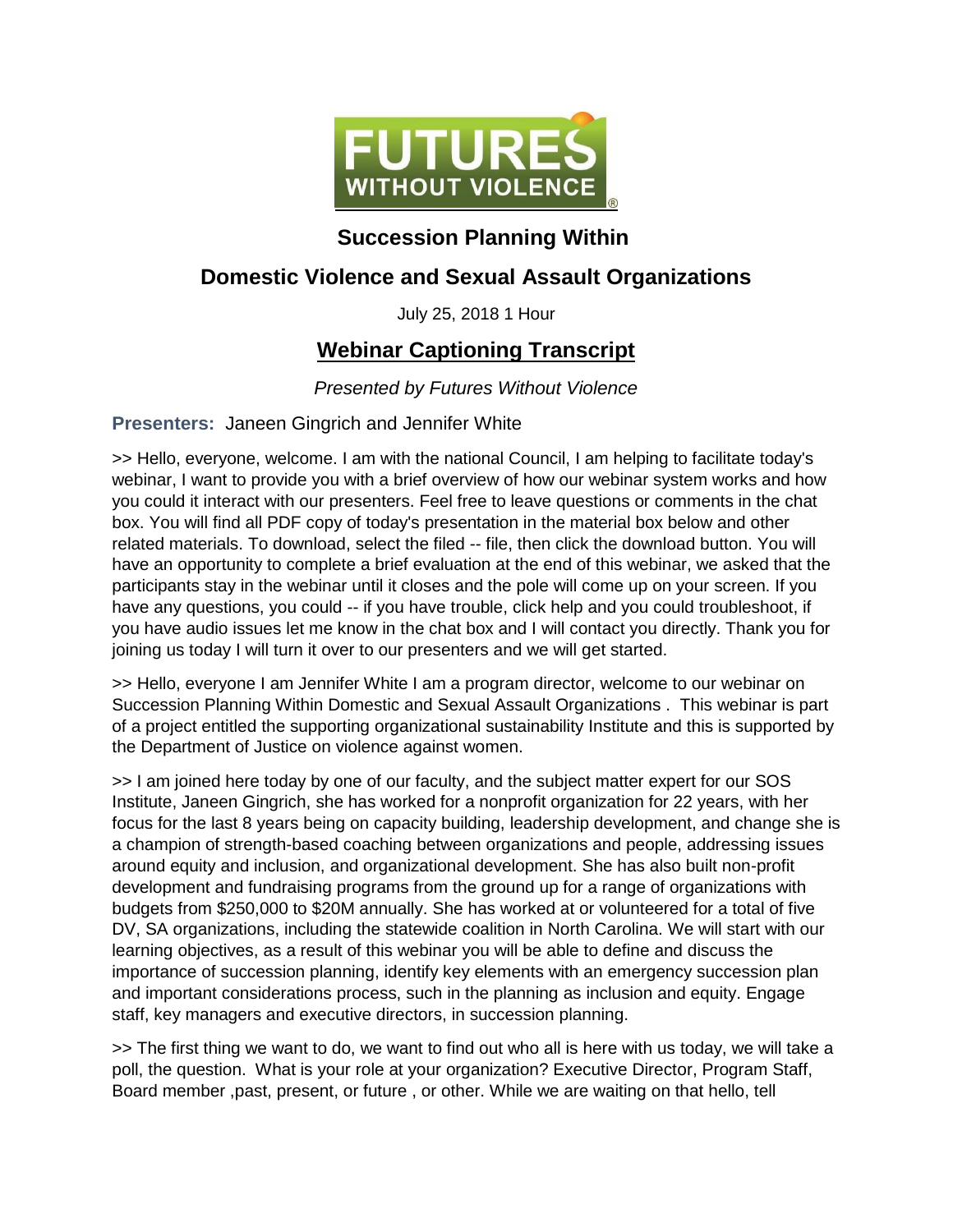everyone, I see a lot of folks writing in and saying hello in our chat. It is so nice to see so many of you. It looks like we have a good percentage, some executive directors, a small percentage of board members, past, present, and future. And folks that did click, other. Great, thank you. It is important for us to know who is in the room with us. The next question. How many of your organizations have succession plans? Your options here are yes, you do have one, no, you do not have one or, you do not know.

>> Kelly is writing in and saying we have an emergency succession plan but not a planned one or non-emergency, thank you for that comment, Kelly. Kelly is from Red Lodge Montana. I like that name, Red Lodge. It looks like half of you, do not have one. 20% say, you do. 29% say, almost 30%, saying you do not know if you have one. While it is very common, in the corporate world to have these type of succession plans it is also in nonprofits. LSO in our own field. -- And less so in our own field. Less than 40% of governmental organizations have one. If you do not have one, do not fret, we will be here to help you with that today. I will now turn it over.

>> Good after noon everyone thank you for having me and thank you for futures and everyone on the call, I got booted off and I was able to join back on. We are hopefully all here, I want to say thank you so much for participating in the first poll, it was important to me to get a sense of who is in the room, as I talked today you will see that I am happy that many of your program staff it is important to create a shared leadership vision and for program staff to be really involved. [ Indiscernible - static ] only 34% of domestic succession traffic sexual violence [ Indiscernible - static ] I personally didn't start to think about this until two years ago, it came up in a crisis. I have heard a lot about it over the years, for me, it was one of those things that sounded daunting, that's something that the board should do, I do not know what my role would be and that, that's what got me into learning more about this. A lot of what I have learned has been by a trial by fire situation and I will share some of those with you. Now, that I have done succession planning weather in a crisis are not working with organizations and helping other organizations do it, I want to start by sharing some of this information with y'all. I want to say, welcome. I love the community of folks, thank you for the work you do. We will get right into it.

What is succession planning? The thoughtful and organized planning for transitions in key leadership positions. It could include, Executive Director, Director of Finance, Board President for an . What I want to make clear, the support is not just for the departing person or the incoming person and the staff, it is for all of those people. It is also support of the mission. The key to succession planning, is keeping driven and evolving in my mind, involving a leadership team that is the best way to do that. Why is succession planning important?

I was just going to say, folks could use the chat. You could use the chat box to answer the question.

We will talk about that. We are seeing, passing out knowledge, yes, absolutely, are you in North Carolina? Awesome. Transition, yes, continuity. And continuing to provide quality care to the community, absolutely. Did I miss any that you saw?

>> Yes, I saw one for existing staff they may the to pick up extra -- they may need to pick up extra duties, streamlining a transition, --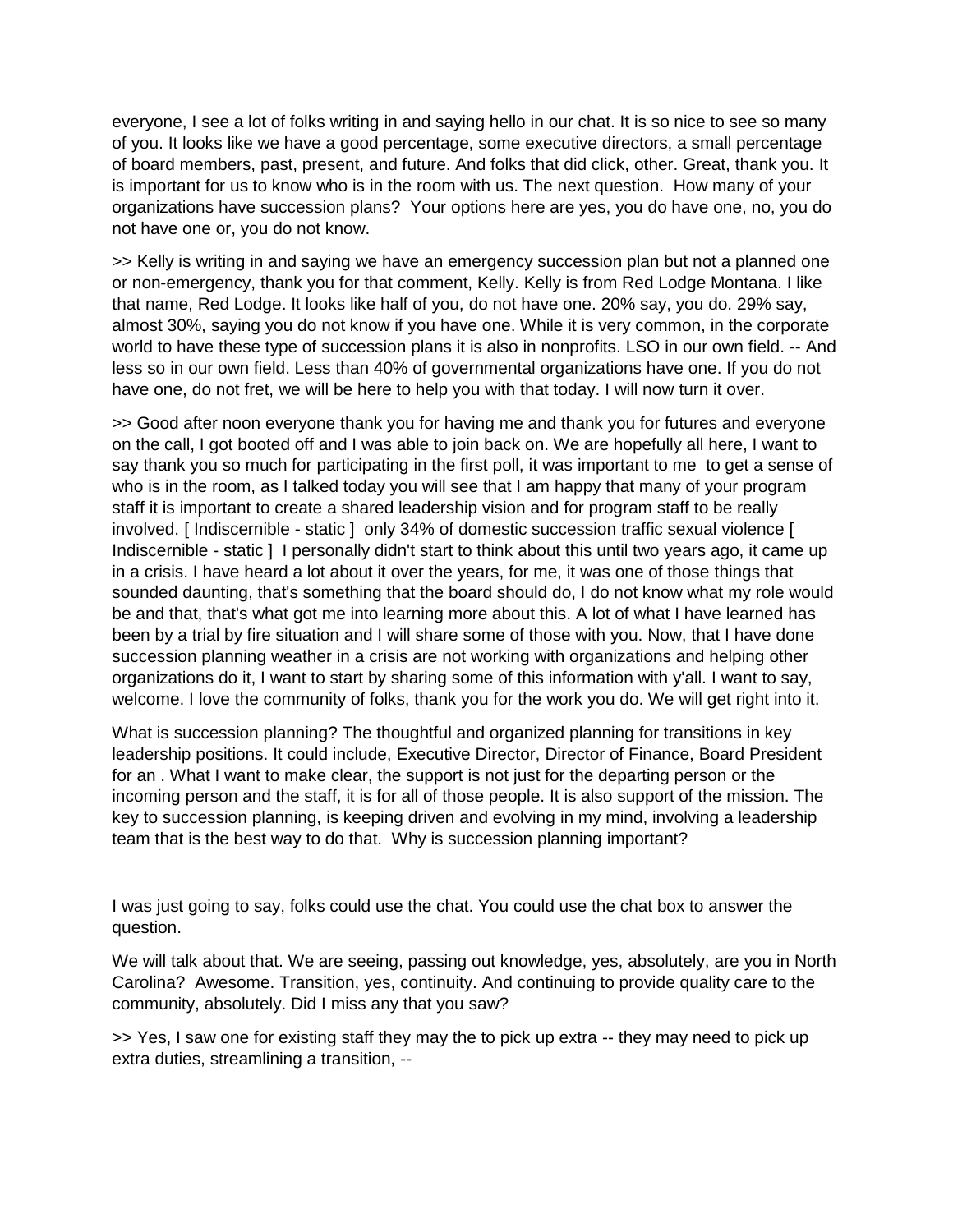Opportunity for new ideas and connections, that is an important point, it is sometimes lost in the daunting measure of this process. It is an opportunity and I definitely see it as an opportunity. Setting up your successors for success, I like that, very positive.

The quality of services for clients. Quality care for clients, those are two that just came up as well.

Great. Yes, again, that mission driven piece is a big part of this. And anything could happen to key personnel.

Yes, it is important for the agency to continue to serve. Absolutely. We are going to thank you all for those answers, those are gray, to keep staff informed and maintain consistency. Yes, communication is huge. I will run through these really quick, you know, HR best practice for one thing it makes things smoother. People react better when there is a plan. Quite frankly, people are less likely, people in leadership -- for the profits, they are less likely to make a knee-jerk reaction decision, if they have a plan in place. There is one example that I've developed with the client with the materials, I cannot remember what it is called, virtually, I think it is called, succession planning example, policy. That is a way for people to say, hey, we will commit to this process, we do not have a process in place yet but as a board we are committing to a. This is our policy on what we will do. That is a way to get people started and getting them engaging in this conversation. I give some doom and gloom examples because it is important to learn from our failures. We have this called, Phil Fest, nonprofit leaders get the talk about their Hillyer's and they got better because of it. I do -- failures and they got better because of it. I do this, a nonprofit I work for, they decided to make a board chair, it was their interim CEO who had not been there for several months, there was a \$2 million grant on the table that they have been working on for two years, that got put aside and it took another two years to get those conversations to where they needed to be because it wasn't thought out, in the meantime, they hired a board chair as interim and that severed a lot of relationships. Some of the upper -- some of the other things we talk about less likely to lose donors board members, and supporters. That got taken away because of a bad decision. It increases staff retention knowing full well what to expect. They know there is a process. There is a time I. The thing that I like about it is it, Creates a culture of support and models leadership development. If you do it in a way that involves other people, who may not be the likely leaders is not just the top three people, but getting staff and volunteers involved there is a lot more by in and he creates a culture of support.

>> We will talk briefly about different types of succession plans. Here is the chat question. This has come up quite a bit from some of the answers already, but if people want to write in, What are the different types of succession plans you should have or you heard about? It looks like a lot of people are typing. Yes, a lot of people have, I think that is the most common there is an emergency succession plan some organizations have it specifically for several key positions. Yes, long-term plant for overlapping outgoing and going an emergency succession planning. Emergency and nonemergency, the three types we will talk about, they are a crisis position plant, an emergency succession and departure and strategic, do not let -- they are tongue twister's too, hopefully, I will not miss the ball. Do not let those names intimidate you. I want to talk through, it is important, what most people have is a crisis succession plan. It may be a list that has everybody's password, and payroll information, two or three people knows where it is or webmaster information all that kind of stuff. That is an important thing to have and that is a piece of paper, it could be on the shared drive, it is important.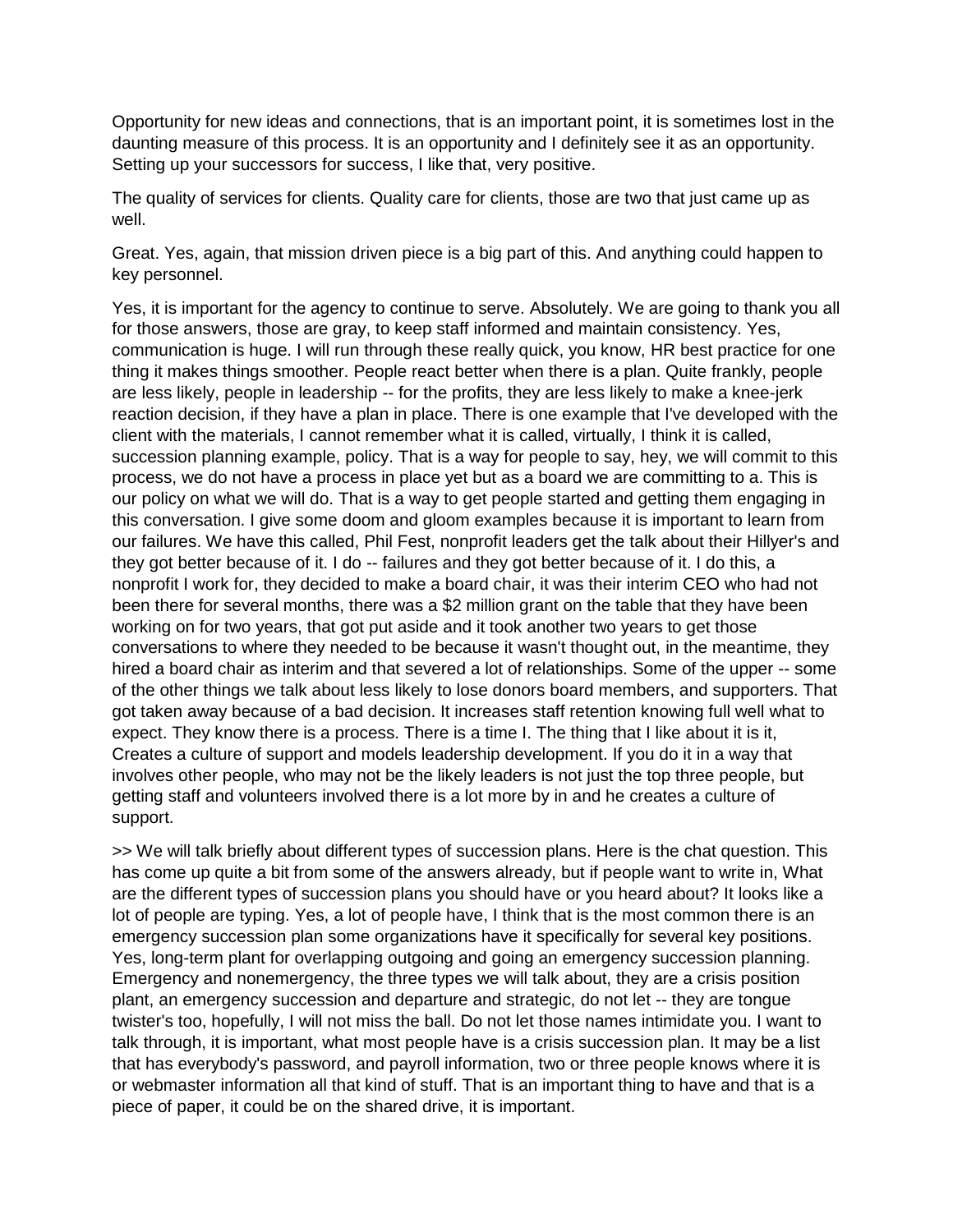The other two types, the "hit by the bus plan" ,the lottery" during the world. Many people will have that it could be on the radar for many executive directors, we often do it if people go on parental leave, you know, it is an extended version of that. Taking about that, that is what the emergency plan is about. It should also exist for other reasons, it is particularly important to have all of those things in one place and think about the office manager, administration, those folks you would count on entirely to get things done and you do not know their passwords or anything like that. A non-emergency succession plan should exist to increase long term stability and sustainability.

The crisis plan verifies roles and positions. The other thing it could do is develop a cross training plan, domestic sexual violence programs are good for this and people were cross train, this is critical, people are able to do each other's job and positions and anybody could be on call and that kind of thing. It is important to a crisis planning and also with other transition planning but this is something that folks should definitely have, I will talk about the Slater, -- About this later.

All right, let's move on to the Departure-Defined Transition Planning . This is in away a perfect world scenario I worked with an organization that the person was there since the beginning and she knew when she was going to retire a year or two ahead of time and put a plan in place for assessing the organization the board was able to take time and really find the right person to hire. They hired a search firm to hire the executive director. Then they built in some overlap between the two. That is something you could do, again, you are really looking at leadership and really think about one thing to think about in the situation, a lot of times, if you have a longterm leader, the strengths of the organization it becomes the strengths of that person, there week this is our their weaknesses. And so, I think it is important to take time and if you have time to plan like this, -- I just saw that chat. That is funny.

If you have time to plan it, it is -- and do some things, excess the capacity of the organization, one thing I have done in these situations, is due a serious and confidential process of assessing the organization and having one-on-one conversations with members of the staff and the board at every level, and have timidity feedback at this point, you get a sense of not only -- this would include the current leader, by the way. They know what their limitations are and they know where their organizations need to grow. Most of the time. You could do a plan, you could have your board members, staff members be in involved, you could have a consultant to this but assess the needs of your communication -- your organization and community. The departure, it is a great tool if you have time. There are a lot of opportunities to involve tons of people including the community feedback piece.

>> Here is a question. I wonder if you want to address it now?

>> Yes.

>> She is asking how expensive it could be to hire a search firm to engage in this process?

>> It depends, I understand the funding piece, I think that a lot of times, if you have -- in North Carolina, we have organizations and foundations that do operation, general operations they will see the value in this and we also have -- operations sometimes, and they see the value in this and we have nonprofit leaders who will do assessments like this for organizations, I did one through the triangle community foundation for an organization, it did cost, \$3000. It gives you a ballpark. It is obviously very helpful to have some unrestricted funding this is not the kind of thing that could get put into grants or to use other funding for it.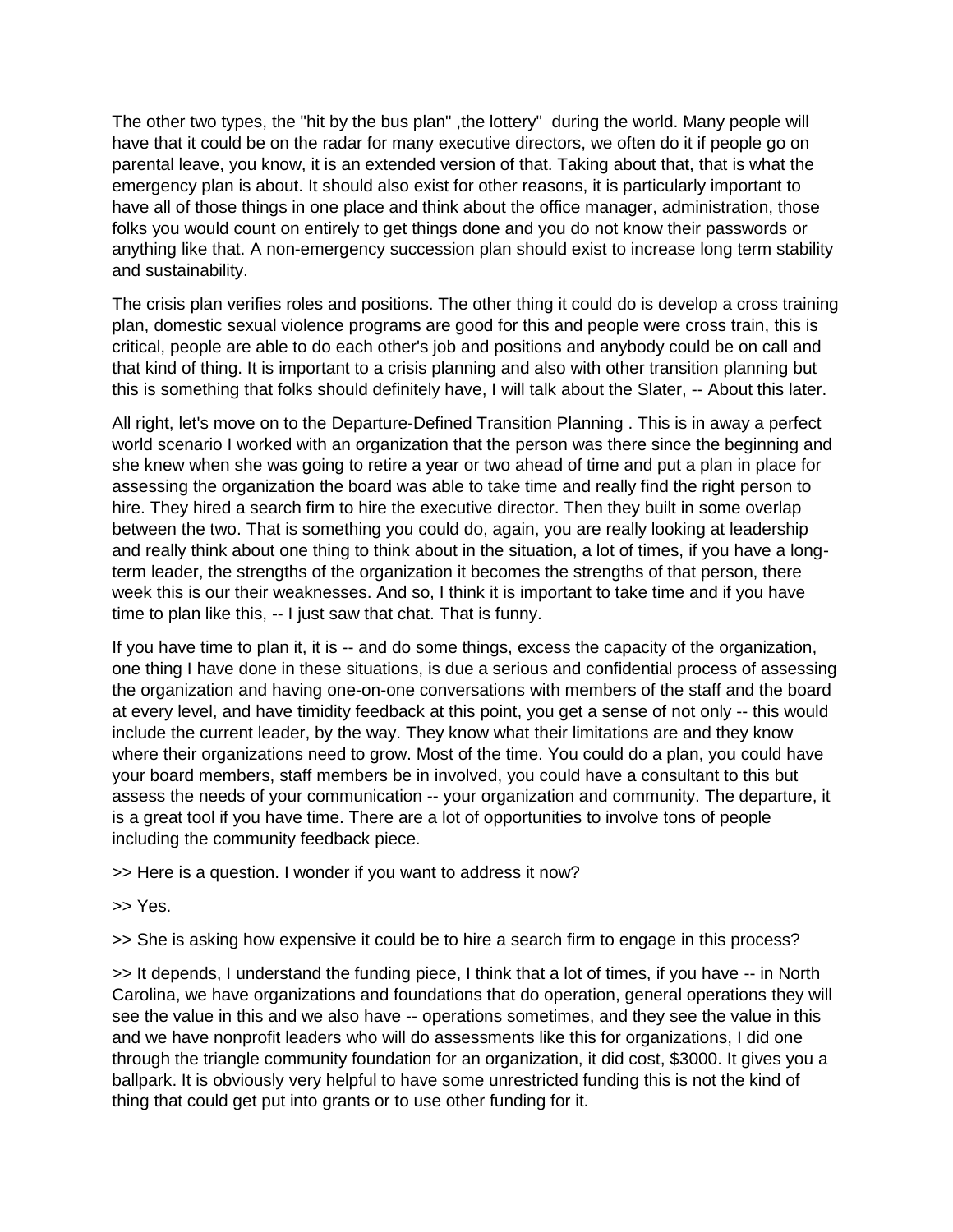>> I hope that is helpful. Karen, I would be happy to talk to you about that off-line at any point.

>> Okay. The third kind of succession planning is strategic. This is interesting for me. I am working with two young, they both came in I do not want -- I do not like to generalize about millennial's, but I do that because they are very interesting, they both came in, they said, first thing to their board chair, I will be here for three years I have two or -- two or three goals, that is the key to understanding the differences to these two approaches. A strategic planning is ongoing, and it is about connecting a long term vision of the organization with the strategic plan to what we want in a leader. And a leadership team. This make have an opportunity to work towards a share -- shared leadership model that is what we did on the board that I am on. We realize we were struggling financially, and it wasn't fair to her it was where she was being set up for failure, we tried to do a shared leadership model amongst some of the board members and other volunteers in the community across the state instead, in a perfect world we would have more time to develop that model but we went to our funders, this is what we have come up with, they were supportive of the way that we came up with it. We were in a dangerous spot where we had one main funder, and that was it. In looking through and think it through these three. None are mutually exclusive, that is my main point here, it depends where you are in your organization's lifecycle. You could take time to develop a long-term plan, I think that is -- that is the goal here we will talk through what some of the exact things involved with succession planning. -- Planning -- next.

A succession plan when that is successful, is a plan that builds internal capacity, it is not a list, it is a living, breathing document it may involve a list, one thing I like to think about it as, it is very similar to an on boarding process for your board or staff, I would love to know how many people have.

Let's do this while we are waiting for her, she was asking how many folks have an on boarding process? Something that is actually a plan. Why don't you take to the chat an answer if you kind -- if you have a process like that in your planning. Some folks are saying, guess. No. -- Yes. No.

>>Do you folks have onboarding processes? I am a board president we have an informal one that we are creating a board manual process, we had folks asking for samples of an on boarding process. Maybe we could make note of that and get some of those things if we have those for folks.

>> Yes, that is great.

- >> Thank you.
- >> We can move to the next.

>> Okay, here we go. We have one more comment. I just want to adjust the comments, an on boarding process for staff and attorneys but -- yes, I am looking at this,, you know, it is an informal, an informal plan is a plan, still, right? You are not utilizing because you have to or do you feel it is missing a lot of elements? That would be my question for, Anna. We have several examples in the bottom right.

>> one of the things that I have found with going through this process, is that there is a whole lot in common with what you would want to have two onboard, with the new board members and staff members, and what you need in the strong secession land it is a lot with getting the pieces together that you would want to give to eight new staff member. Here is the other thing I want to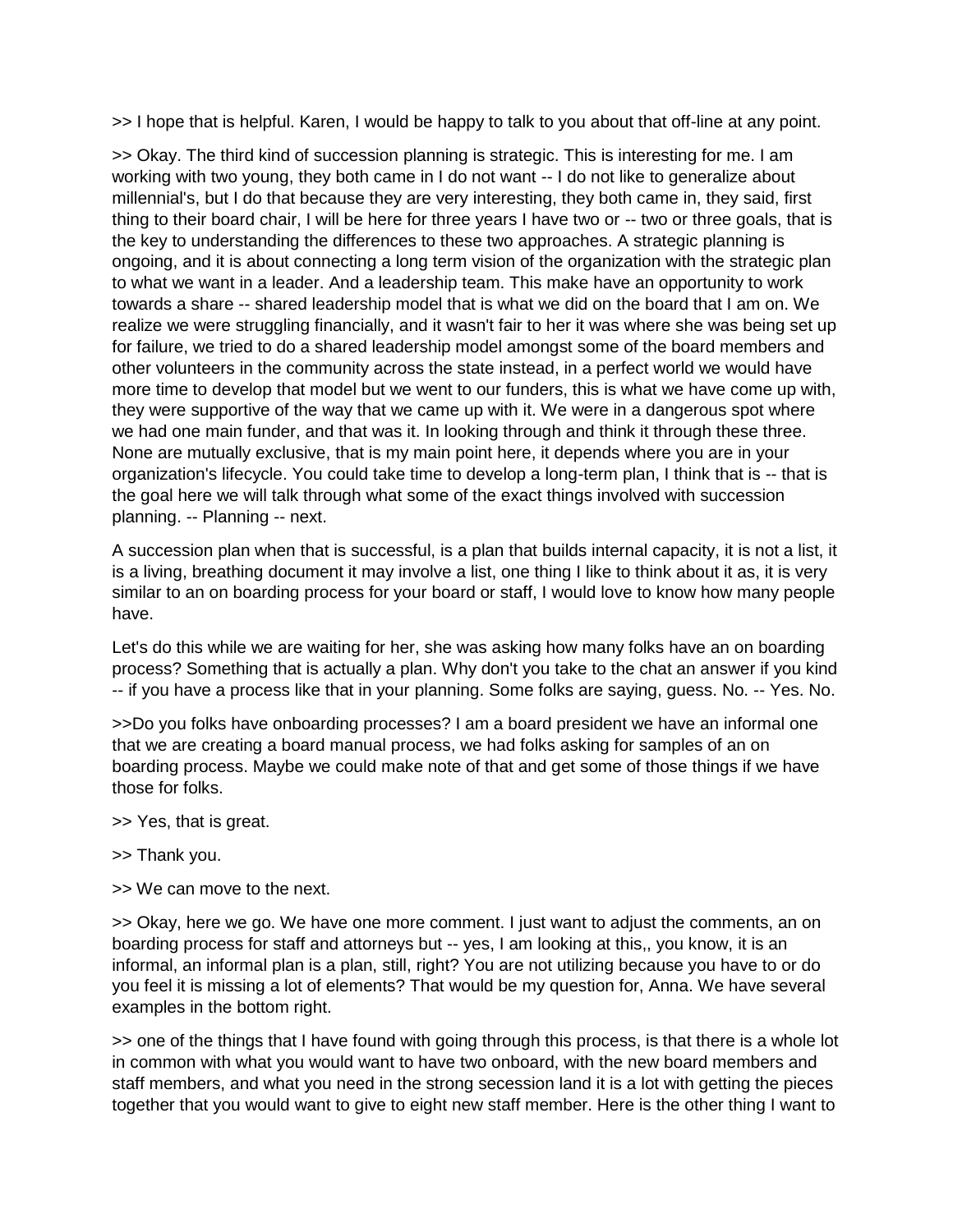say -- to new staff members. Here is the other thing, I want to say. An updated job description I have worked with a whole lot of EDs, coaching, in some cases, I am hiring an ED for an organization and I've seen some real problematic [Indiscernible - static ], ones that have been added onto, added onto, and just really not strategically looked at regularly. And people who were board members and who were EDs or worked a lot with their board. It is important to evaluate the executive director it is a tool that you should be evaluating the executive director. Having an updated job description for an ED, if you do not have that, that could add a couple of months, honestly. I have been waiting on this one contract I have to hear back from a board chair for a month and a half on whether or not they have approved the updated job description. I'm just saying, it could add to it. It is something you want to have not just for in ED but you want to have an updated job description for all of your staff. A lot of job descriptions have skills in attributes, desires, qualities, I would say, it is important, this is something that Joan Gary talked about, develop a document from that job description it outlines the attributes and skills necessary for success in your organization. The way I have done it, the way out ancient, before, board and staff, surveys. If you know that there -- using staff to narrow down the list and come up with the top five. That is important. And current executive directors that know that they are leaving, they can do this, when I did it recently, I sent it to a former ED, they could have input on what they thought was the necessary skills and attributes that we should be looking for in the next leader. Then also the staff by in. This is where involving, the rock star professionals, people you work with who you know want to gain more skills, sometimes, we do not do a great job of listening to that. If they have some of the skills, attributes, that you have come up with, as part of your plan, make a promise to help them get there. I will tell a story about the little bit later.

>> The last thing I want to say, for a strong succession plan people do it in different ways, I don't know if people have a donor data base, if you do, write something in the comments. There should not ever be relationships that just worst -- one person has, it is super important for executive directors, if you have a development director a lot of programs do not, program directors to have knowledge of your donors and of your volunteers. And the volunteer coordinator, is critical in that too. I think it is really important to think about existing relationships. Organizations, development directors operate in they have their donor base that they have and they go out to lunch with these people that they are cultivating with the ED, that to me, is not going to create an organizational culture of philanthropy. That is the other piece, if you're looking at the five elements of a strong succession plan all those are key.

>> We are right about midway through we wanted to take a second to see, at this point, if there are any questions that you have for Janeen. Type them into the chat.

>> Recommendations on technology to use for succession planning, to ensure that the right people have the correct passwords?

>> I think, for me, Jennifer, there are some elephants -- elements for a succession that could be kept, but I would like it to be in a password-protected file on a computer, or in a document. Just because, I do not think you could get out of the CRM just for that purpose, it is important for it to be a document that is actually shared with the few people. But since you are a tech person, maybe you could help us develop that. We could use it nationally.

>> [ Indiscernible - static ] the important of succession planning, feel free to have them email me, I will let them know, there are a bunch of examples down under, materials. There is an example of an -- a policy and there is a list the Monique put together with excellent resources,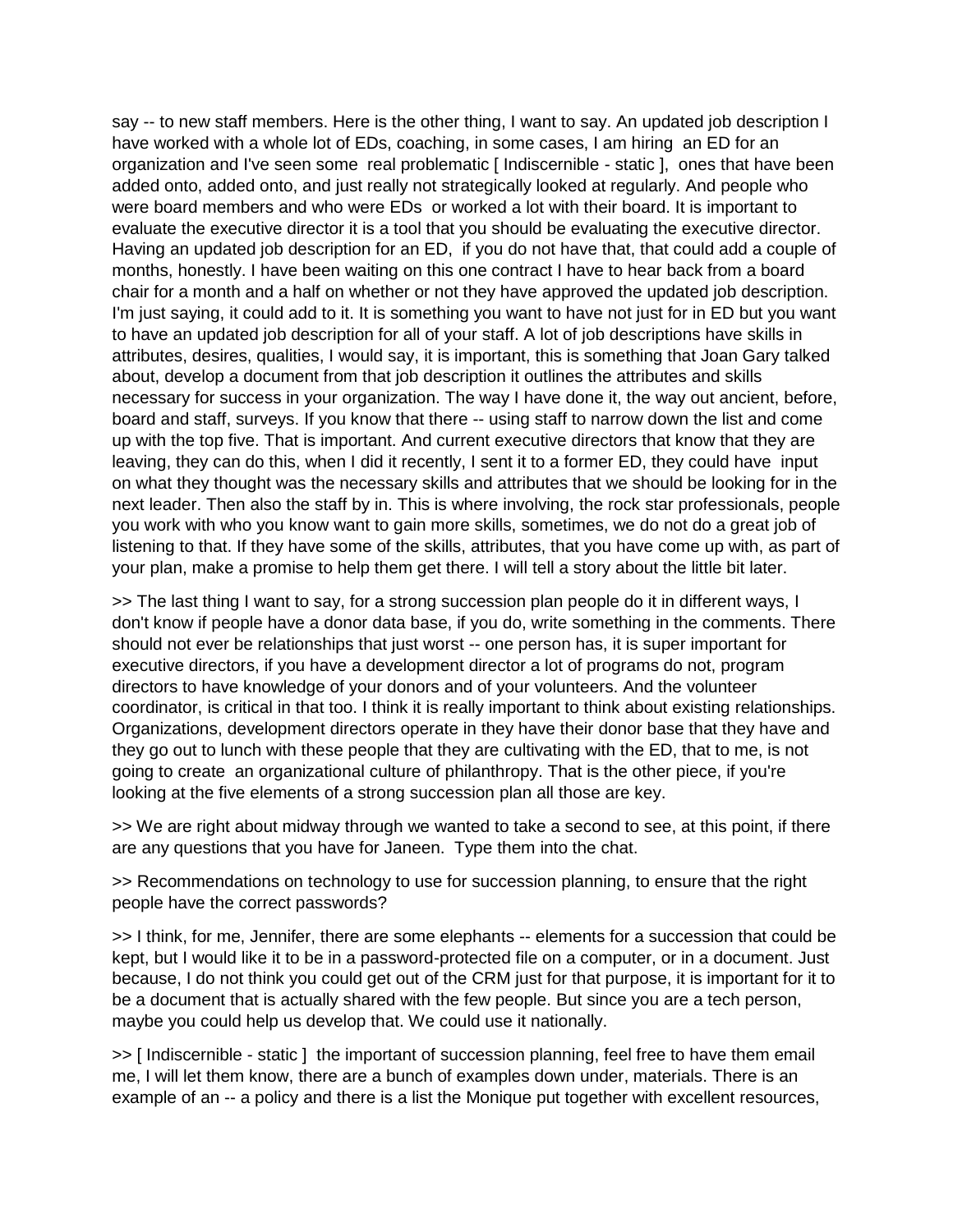and web links you can go right to. I do not know if they will be emailed out but you will have access later. All those materials are in the bottom right box. It is under, materials. What does a shared leadership model look like?

>> That is probably a good topic for another webinar. It is something that we decided to do on an organization that I am on the board of. I would say, is something that's more employed in our crisis succession and situation, if someone goes out unexpectedly, you know, one person agrees to be in charge of grant management, one person is in charge of the team, it is a way to sort of let folks, the way I think about it, folks interested in expanding their horizons. If there is a person who is a coronary but they want to do court advocacy, it is allowing people to do different positions. And to take on different elements of the executive directors job in the event that the executive director leaves. That is what it looks like. I have a couple of good resources on that. If you want to email me, I cannot remember if my email is on your. I'm happy to talk a little bit about that.

>> Janeen, can you verify what a CRM is.

>> What does it stand for? Content relations management, it is a donor beta base -- database, it is actually contact relations manager.

>> I was forget.

>> -- I always forget.

>> Someone asked about, how you suggest sort of celebrating, or finding closure with staff through this process with the transition of succession planning?

>> I would have to say, we have seen terrible examples of this too. Part of the second tier piece we talked about, the departure, defining the transition, it is critical to celebrate that person to celebrate the accomplishments, the contributions to the organization, that didn't happen with an organization that I was involved with for a long time and that did not sit well with a lot of people in the community. You know, it is hard, especially, if you have a situation that the person is asked to leave it is hard to do that. If that is not what happened, but they should've been celebrated. That is part of something that you could build in when you have that period.

>> Stacy has a question. I am finding that a lot of the resources on transitions and succession planning doesn't address racism and overrepresentation of white women in the mainstream movement, have you heard of resources, articles, or anything that address this?

>> That is a great question. There are a couple that talk about, the one is decent, I can talk with you a little bit more off-line, Stacy. One of the things that one organization I am working with, the director has historically been a white female, they are thinking about, they know they are leaving in the future, they do not know exactly when but they are thinking how to build in that capacity. That is one thing -- we have to create that, that is what I am finding, Stacy, maybe by connecting like-minded people, that is very much on their radar too. Someone to pass the torch to -- with the youth organization, why is the director an adult? Thinking through some of those things. Karen asked about diversity within a board. There are tons of stuff out there, the only way to truly build that is to truly work with their staff, in away that -- I will get one more example, I was working with this nonprofit, locally. The founder was there for 11 years since the beginning, when I was doing the assessment, is there anyone -- when I met with her, the ED, is there anyone that is a natural leader that you should be cultivating? She said, no, I do not have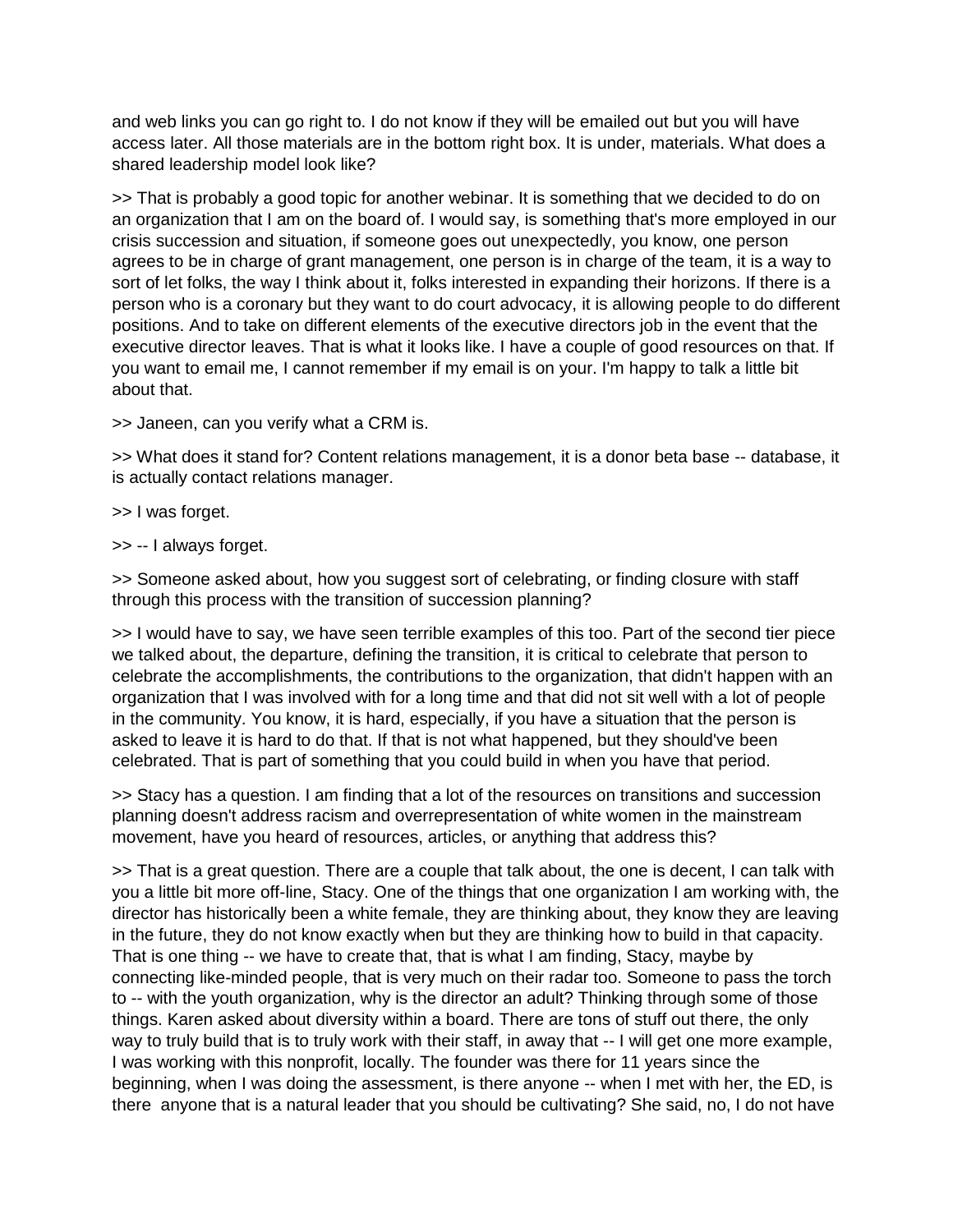anyone. She is a white woman, very well-meaning person, I went with the stakeholders -- a couple stakeholders, and there were staff members that were there before 10 years, and they were natural successors, that led to a conversation that was somewhat uncomfortable but helpful to have. I guess, I would say, to everyone's questions about this, we need to create that space. That is part of -- it is creating it together, it is creating it through figuring out why it doesn't exist. Folks have started to fill in the next question who should be involved?

>> We have 56% saying the staff should be involved.

>> Yes. I have worked before with an organization that had a succession planning policy. This is what we do when we need a succession plan. It was developed by a board member, in the middle the night, type a thing. I am not there anymore. I was the interim director, she is no longer there, does anybody even know about the policy? I think that is the other mistake that gets made, that is why it is an example of why it is so important to have the buy-in of other staff members and not those that are just leaders, program directors, an associate directors if you have people who have been there, people who are doing the work. It allows you to say, who are the people I am not building up like I should? Who are the people -- they have identified that they want to get to know more things, to have more duties, and most often than not -- it will be people of color on staff and that has to be part of the consciousness with doing this process.

>> Somebody asked about getting the board involved. Here is the thing, if the leadership of an organization was the structure of an organization -- if it falls apart, it is on them, and it is their responsibility. I think, making it less daunting, this is something you could do in a couple of hours with -- maybe a couple of sessions, a couple of hours, maybe a buy-in with the facilitator. If stuff isn't going right, things financially, with the leadership organization, that type of thing. It is important that you have, is there anyone that you have on your board that is the champion for this I would go to them now, you can say, I did this thing and I am excited about it, will you help me?

>> Karen made a comment in response with this as well, saying, asked the board if they want or have term limits themselves and if they -- how they think about how they have their own transition and she commented that they have that in place for their board.

>> Yes. I have worked with boards that did not have term limits, this is common for some boards like if they have a slotted position, the county health department is on a board of an organization. The most health -- unhealthy assessment is a board that had no term limits, had spotted positions. Nobody on the board donated and didn't do anything between meetings and no one care to get off of the board, either. It is a lose-lose situation. I think, if you do not have term limits, you should talk to your chair about that and update your bylaws it is huge, it is not an easy process but it is something that is very important.

>> Karen talked about how they have all these things, one of the things that I have done for the boards, is create in agreement where they are agreeing to sort of assess themselves at the end of the year, this is what I want to accomplish, a checklist, these are the things that I am agreeing to do. It's kind of like a menu, I will have a house party, I will call my friends, I will talk to five legislators about the work we are doing, whatever type of work, have your board do that. You could have a meeting with each member at the end of the year, whenever the year is up, and talk about how they are doing in that department. You are right, Karen, it is parallel. She is so happy, she probably has term limits in place for their board.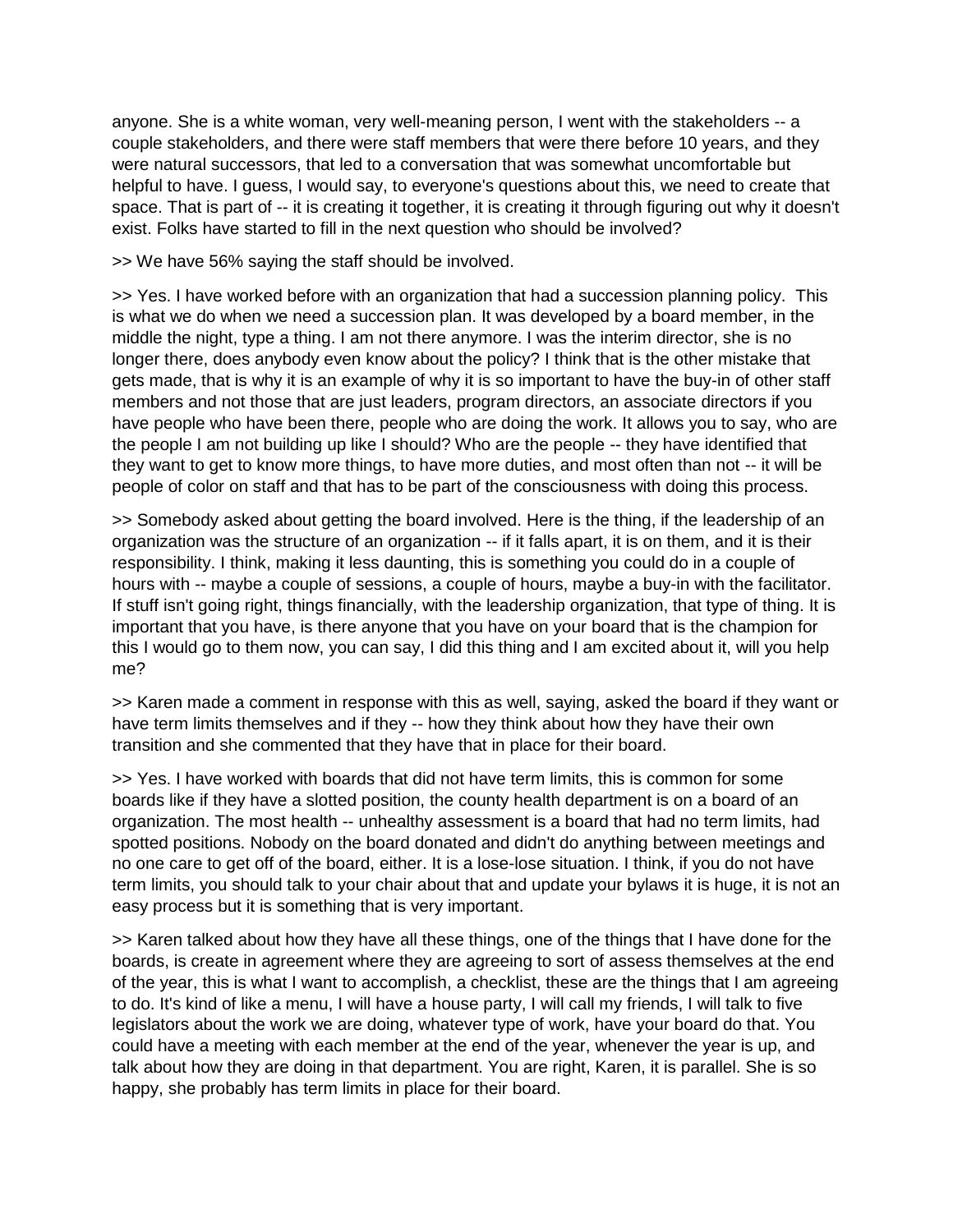>> Yes, that is critical.

>> Susan asked a question, about succession planning when the founders of the organization decide to retire and the founders have been the main connectors to the organization, to support the executive staff.

>> She is saying that the founder is not the ED?

>> Yes.

>> Yes, I mean, it is similar to what we were talking about before in response to somebody else, celebrating, celebrating that person, creating a role for them. Creating a role, sometimes people have, sort of a different advisory board, or something not on their board but if they want to have some kind of role in the future, sitting down and talking to them about that. And celebrating them is really important. I think, do they want to be involved? Or do they not want to be involved? All of that is very important. Most founders want to have a continuing role but they may not want to sit on the board for eternity.

>> Okay, let's -- where are we? These are -- this is an example, there is a very good checkless and your resources that is really awesome, I think it is a great idea to the list for organizations, a lot of times you may have a long-term trusted volunteer that could help pull together some of this information. Again, you may have some of this information already pulled together. For an on boarding process for staff or board, but you pulled together history, I would be curious to know, how many folks have a history of their organization? If you have a mission value statement of philosophy statement, so the grant, a lot of people -- I always had, as a leader, and program director, I had grant information key resources in several locations, I had a document and I had reminders, but the password for each staff person, there needs to be competently, for the grant website and portals, I feel that people do not have to have their email passwords at all but it is something else you want to gather in this position, that would be a volunteer, someone in in admin position.

>> I don't know, it won't let me move it. Someone mention this, if the founder is a person you have a relationship, I had an experience with an organization here, the founder, there were several EDs hired over the years, they were hired part-time because they cannot afford to have a full-time person. He could not get himself out of the position of having to relate to the key people, people kept seeing him as the main point of contact for that organization. You know, I think that is a good example of what I talked about earlier, why don't -- why it is a best practice - with equity and inclusion, have other people involved in those kinds of meetings and for foundations not to have one person at your organization.

>> I think we talked about this, the procedure for client services, how to transfer someone, who you are seeing for counseling or support group or otherwise, working with court advocacy to another person. Knowing that you have key -- you have plans in place, key crisis staff and support staff too is really critical.

>> Janeen, we have a little bit, we have your final planning tips that we could go through then we have a little bit of time for questions, if you want to go through the planning tips first then we could take questions.

>> Yes. Most of these planning tips -- again, this is a short pier he had of time -- period of time. I am sorry I kept getting dropped, I am sorry about that, I think in some ways it could be a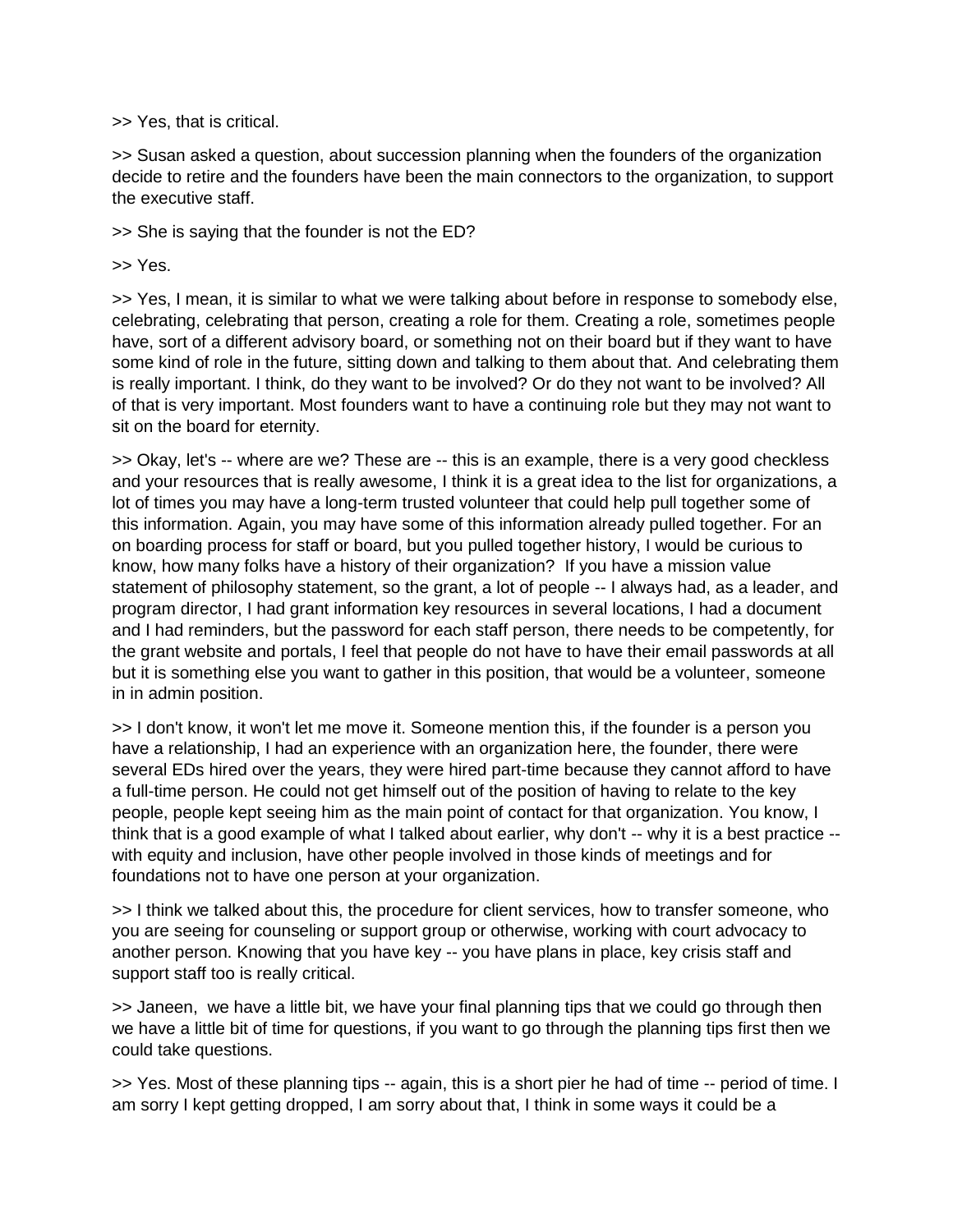continued -- to be continued conversation, some people that do not have one and some people that are struggling with different aspects of succession planning, several people asked, getting the commitment of the board and staff to manage a transition intentionally.

>> You know, I have done interim executive director things and it is critical, if you are in a stage of crisis or transition, an organization I was with we went from seven staff to 24 step in a year. We got federal grants we do not have before. The infrastructure was just not there for that, I came in as in interim to build the staff, and then I help with the hiring process for the CEO and then I overlapped with Epperson for a month through that transition. That is what a successful leadership transition could look like but that was created out of a crisis transition. It is something to think about. Identified the huge -- future and current challenges, talking about the staff survey, the board survey, and drafting a timeline for succession, I have in example of that to that I could share. I do think having an emergency leadership transition plan is helpful. It seems like people are looking for something that is more in the strategic use, it is about how can we carry out our vision and mission in the future? What are we looking towards with new leadership opportunities? This is number 6, identifying the leadership skills so that an organization will have a deeper future with leaders, it speaks to the peace of diversifying a staff and a board in a way that is meaningful and powerful. And we talked about cross training, and number 8 is about on boarding and thinking about on boarding, and one of the things, particularly for people who are new on staff, if a staff is -- if there are people that are older in you bring in a class of new people, and putting in them with a coach, buddy, or mentor is a good idea. And then communicating, how and when you will say, what you will say during a time of transition. And so, we could point that out, as other resources as well.

>> Family, the on boarding piece of how that is connected. Helping new board chairs feeling confident in finding their voices.

>> Jennifer, is there anything you want to say at this point? Is there anything you want to add?

>> No, let's go ahead and see if there are additional questions.

>> Okay, Karen, the resource list is awesome. If there is anything that you all do not see in that resource list that you are looking for, I am thicken about you, Stacy, let's keep talking. I want to find what is out there if we do not have it here.

>> The resource sharing project that is what I used most with thinking through this, then the succession ready list checkless, some say, my board chair is not on board with this, I think, I think you need bring that to them and have a little chat.

>> Linda, the timeline may be in another resource I have. How many staff members at your organization? Karen, is Zephyr other people? -- Karen, is that for other people or for me? I have a sample timeline that would be very helpful but I have to download it and send it to folks.

>> Joan Gary -- Garry I follow her, she has a couple of books that I recommend. And experience with hiring someone from the outside? As opposed to hiring someone from the inside? It depends where the organization is, how the culture is. Bringing up someone from the inside, it seems to work -- if it is where you are thinking about it intentionally, and often, I would hope, it is raising up someone you know, it is someone, like the woman I talked about earlier, even the leader was not seeing the potential in that person, so I think, sometimes, depending on where an organization is, they need to hire someone from outside. You know, there are different